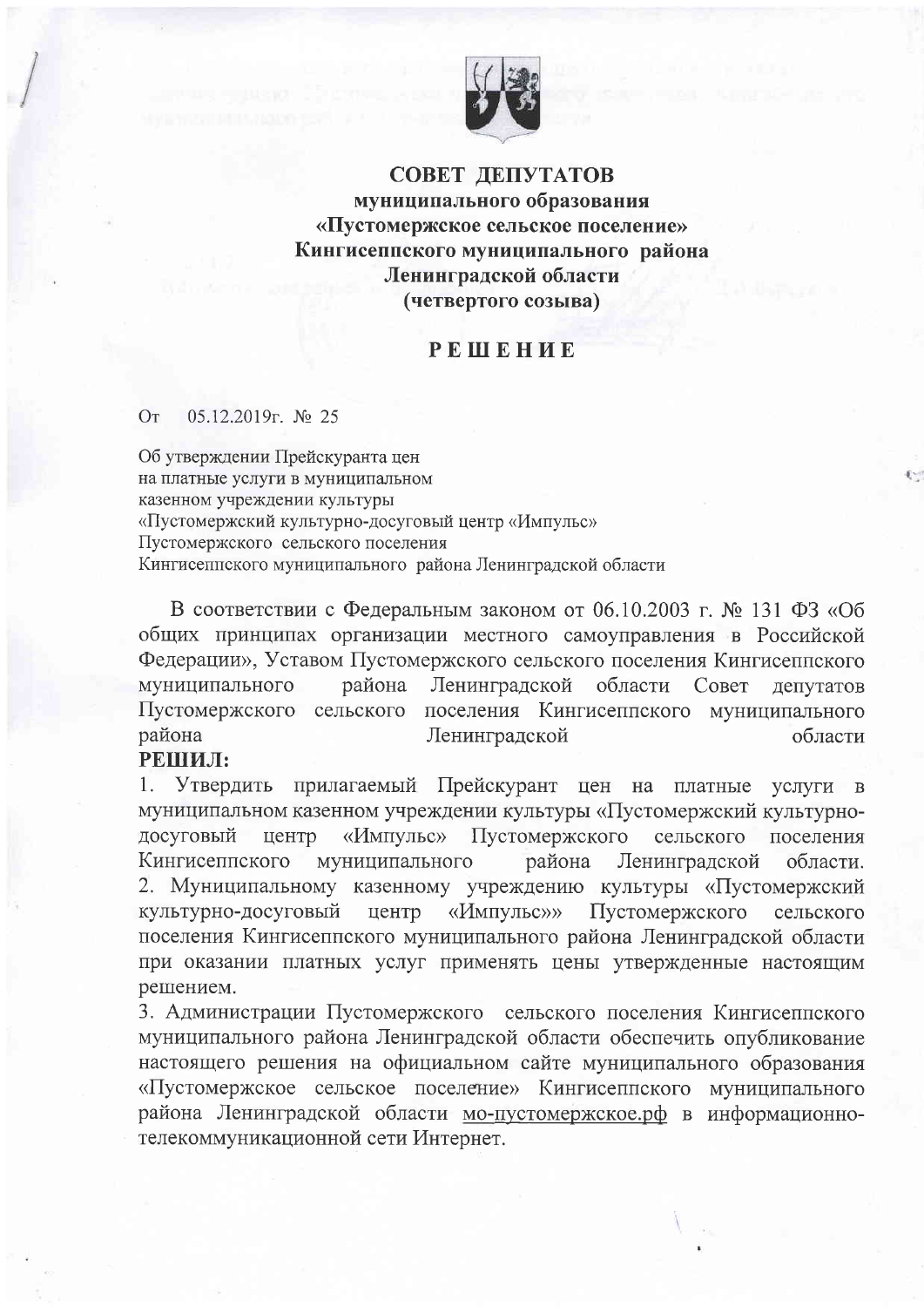настоящего решения возложить на Контроль исполнением 4.  $3a$ сельского поселения Кингисеппского администрацию Пустомержского муниципального района Ленинградской области.

**HAR & TIYCTOMO** Глава МО «Пустомержское сельское поселение» 06 COBET KOTO. ДЕПУТАТОВ HAW A "OW"

Д.А.Барсуков